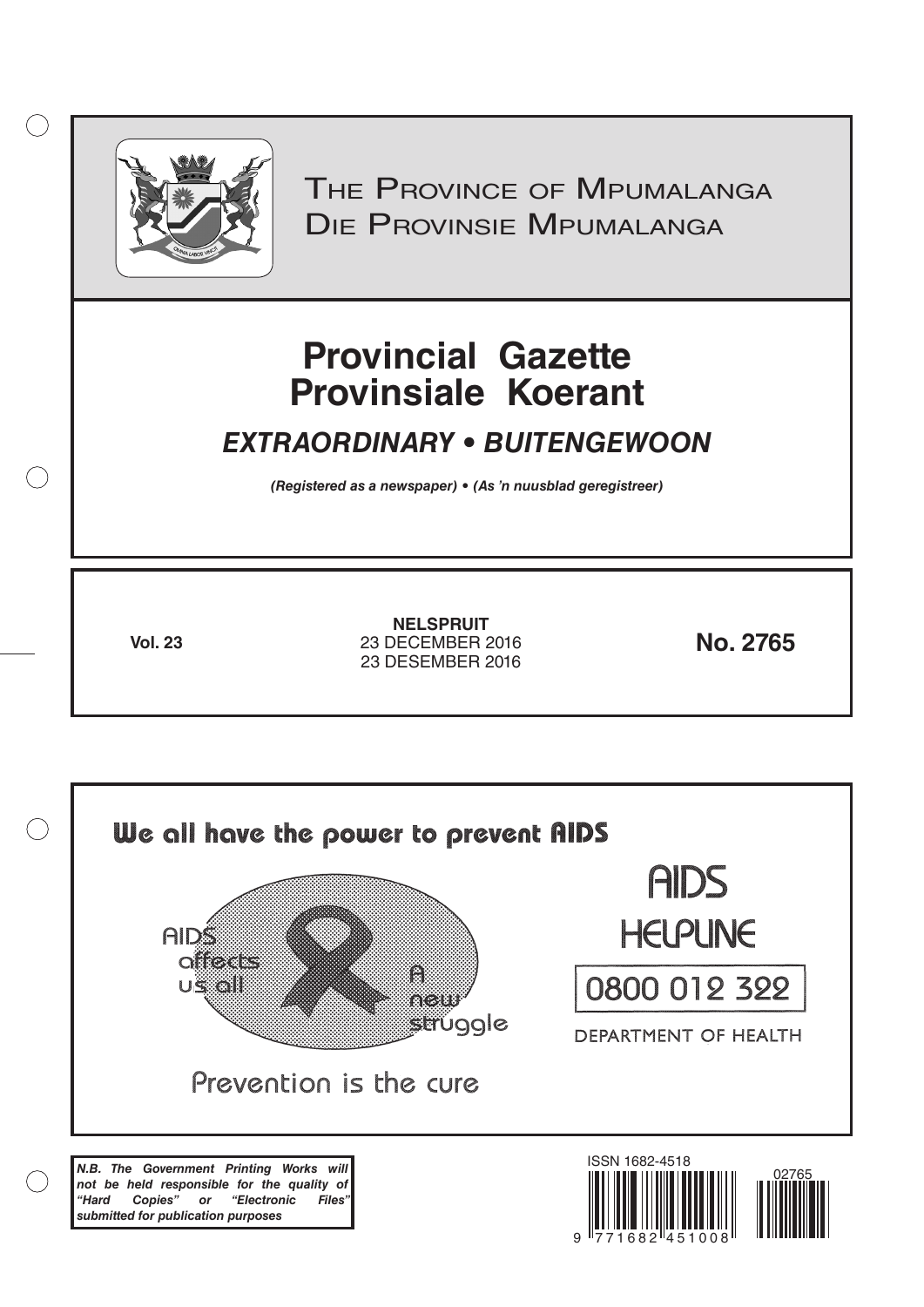

# government

Department: Government Printing Works<br>REPUBLIC OF SOUTH AFRICA

 14/1/1 Tel : (012) 748-6066 Fax : (012) 323-9574 E-mail : Maureen.Toka@gpw.gov.za

20 October 2016

Dear Value Customers

The 27<sup>th</sup> of December 2016 has been declared as a public holiday by the State President Mr Jacob Zuma.

For this reason, the closing date of all gazettes during that week will be a day before scheduled dates as published in the gazette or on the website.

Sincerely,

Maureen Toka Acting Assistant Director: Publications (Tel): 012 748-6066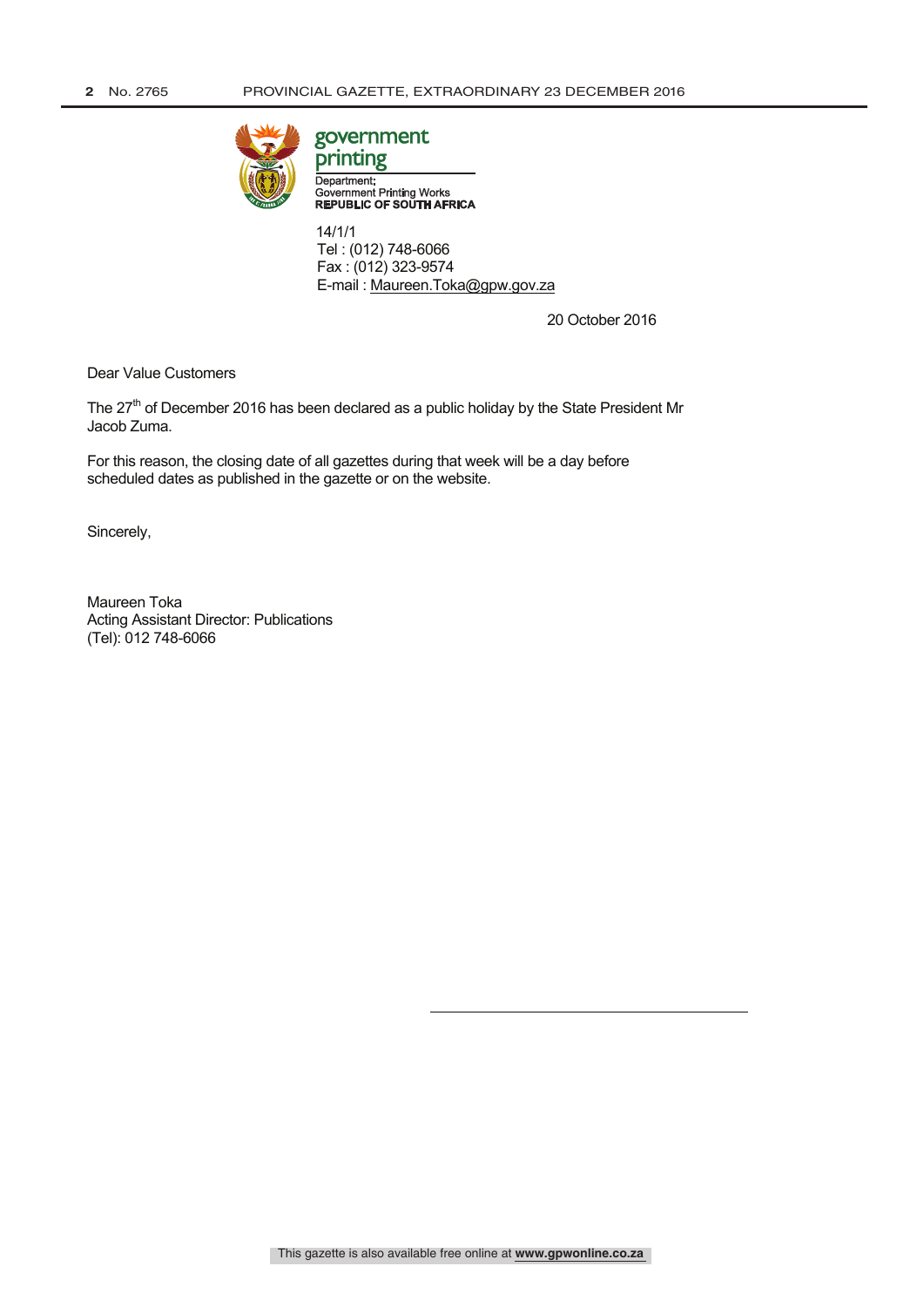# **IMPORTANT NOTICE:**

**The GovernmenT PrinTinG Works Will noT be held resPonsible for any errors ThaT miGhT occur due To The submission of incomPleTe / incorrecT / illeGible coPy.**

**no fuTure queries Will be handled in connecTion WiTh The above.**

## **CONTENTS**

#### **GENERAL NOTICE**

| 181 | Mpumalanga Liquor Licensing Act, 2006 (Act No. 5 of 2006) : Notice of applications for liquor licences in terms of section 35 10 |     |
|-----|----------------------------------------------------------------------------------------------------------------------------------|-----|
|     |                                                                                                                                  | 10  |
| 182 |                                                                                                                                  | -11 |
|     |                                                                                                                                  |     |
|     | Mpumalanga Liquor Licensing Act, 2006 (Act No. 5 of 2006) : Notice of applications for transfer of liquor licences in terms of   | 14  |
|     |                                                                                                                                  | 14  |
|     |                                                                                                                                  |     |

# **LIST OF TARIFF RATES** FOR PUBLICATION OF LIQUOR NOTICES

**COMMENCEMENT: 1 APRIL 2016**

| <b>Pricing for Fixed Price Notices</b>                     |                      |  |  |  |  |
|------------------------------------------------------------|----------------------|--|--|--|--|
| <b>Notice Type</b>                                         | <b>New Price (R)</b> |  |  |  |  |
| Application for Liquor Licence - National                  | 150.00               |  |  |  |  |
| Application for Transfer of Liquor License - National      | 150.00               |  |  |  |  |
| Application for Liquor Licence - Gauteng                   | 150.00               |  |  |  |  |
| Application for Liquor Licence - Mpumalanga                | 150.00               |  |  |  |  |
| Application for Transfer of Liquor License - Mpumalanga    | 150.00               |  |  |  |  |
| Application for Liquor Licence - Northern Cape             | 150.00               |  |  |  |  |
| Application for Transfer of Liquor License - Northern Cape | 150.00               |  |  |  |  |

This gazette is also available free online at **www.gpwonline.co.za**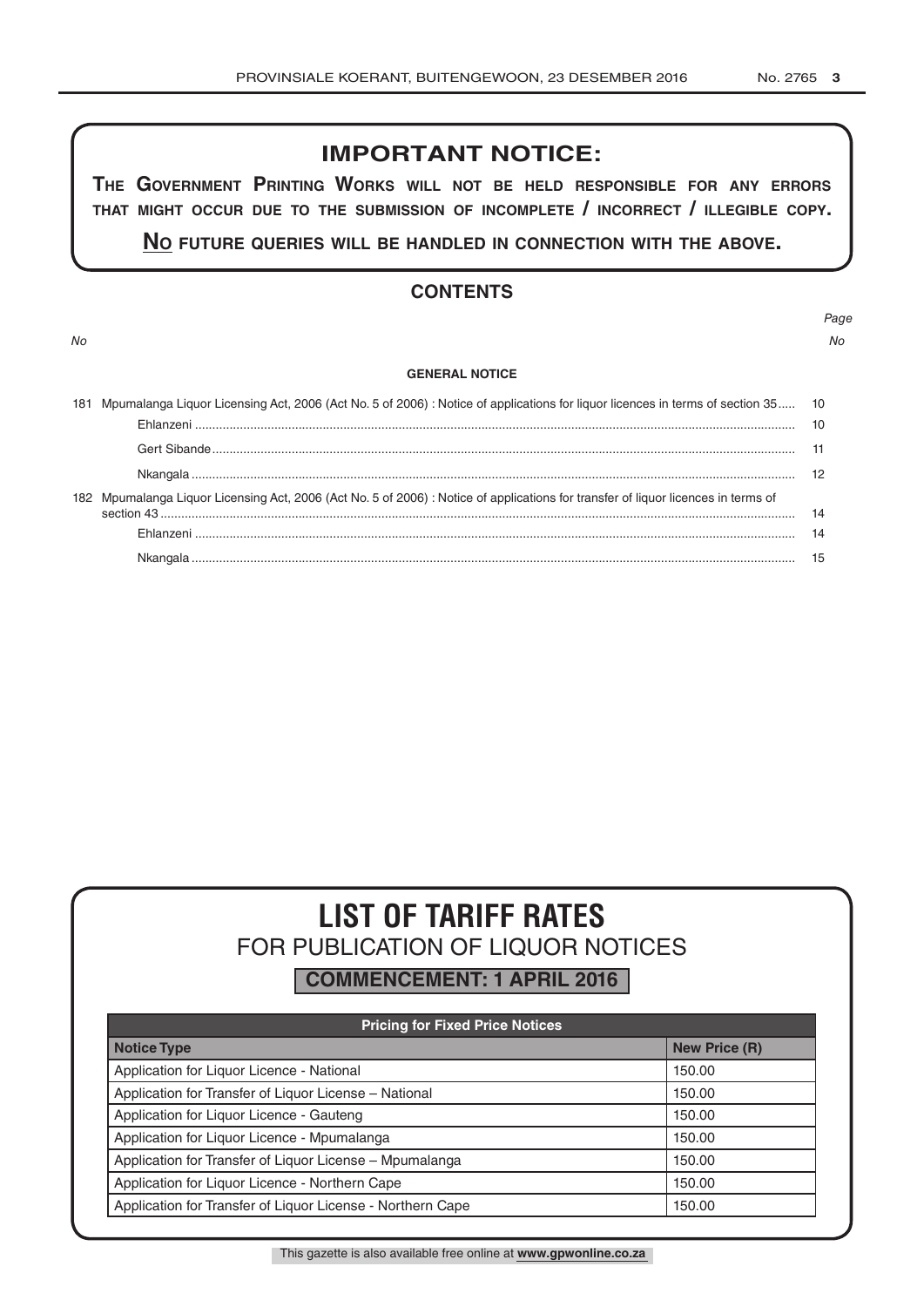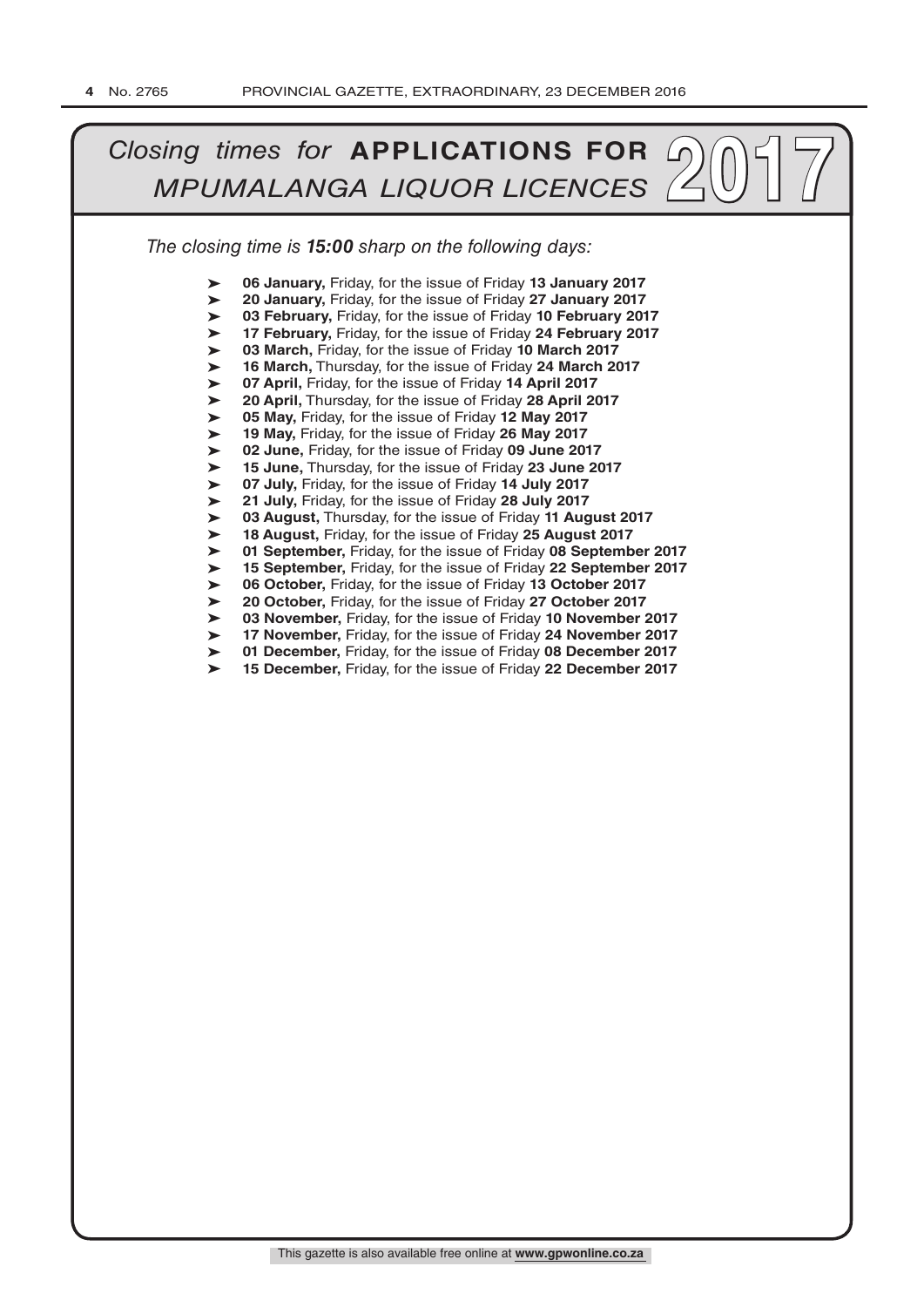The **Government Printing Works** (**GPW**) has established rules for submitting notices in line with its electronic notice processing system, which requires the use of electronic *Adobe* Forms. Please ensure that you adhere to these guidelines when completing and submitting your notice submission.

#### **Closing Times for ACCepTAnCe of noTiCes**

- 1. The *Government Gazette* and *Government Tender Bulletin* are weekly publications that are published on Fridays and the closing time for the acceptance of notices is strictly applied according to the scheduled time for each gazette.
- 2. Please refer to the Submission Notice Deadline schedule in the table below. This schedule is also published online on the Government Printing works website www.gpwonline.co.za

All re-submissions will be subject to the standard cut-off times. **All notices received after the closing time will be rejected**.

| <b>Government Gazette Type</b>                   | <b>Publication</b><br><b>Frequency</b> | <b>Publication Date</b>                              | <b>Submission Deadline</b>                              | <b>Cancellations Deadline</b>                   |
|--------------------------------------------------|----------------------------------------|------------------------------------------------------|---------------------------------------------------------|-------------------------------------------------|
| <b>National Gazette</b>                          | Weekly                                 | Friday                                               | Friday 15h00 for next Friday                            | Tuesday, 12h00 - 3 days<br>prior to publication |
| <b>Regulation Gazette</b>                        | Weekly                                 | Friday                                               | Friday 15h00, to be published<br>the following Friday   | Tuesday, 12h00 - 3 days<br>prior to publication |
| <b>Petrol Price Gazette</b>                      | As required                            | First Wednesday of<br>the month                      | One week before publication                             | 3 days prior to<br>publication                  |
| <b>Road Carrier Permits</b>                      | Weekly                                 | Friday                                               | Thursday 15h00, to be<br>published the following Friday | 3 days prior to<br>publication                  |
| Unclaimed Monies (justice,<br>labour or lawyers) | January / As<br>required<br>2 per year | Any                                                  | 15 January / As required                                | 3 days prior to<br>publication                  |
| Parliament (acts, white paper,<br>green paper)   | As required                            | Any                                                  |                                                         | 3 days prior to<br>publication                  |
| <b>Manuals</b>                                   | As required                            | Any                                                  | None                                                    | <b>None</b>                                     |
| <b>State of Budget</b><br>(National Treasury)    | <b>Monthly</b>                         | Any                                                  | 7 days prior to publication                             | 3 days prior to<br>publication                  |
| Legal Gazettes A, B and C                        | Weekly                                 | Friday                                               | One week before publication                             | Tuesday, 12h00 - 3 days<br>prior to publication |
| <b>Tender Bulletin</b>                           | Weekly                                 | Friday                                               | Friday 15h00 for next Friday                            | Tuesday, 12h00 - 3 days<br>prior to publication |
| Gauteng                                          | Weekly                                 | Wednesday                                            | Two weeks before publication                            | 3 days after submission<br>deadline             |
| Eastern Cape                                     | Weekly                                 | Monday                                               | One week before publication                             | 3 days prior to<br>publication                  |
| Northern Cape                                    | Weekly                                 | Monday                                               | One week before publication                             | 3 days prior to<br>publication                  |
| <b>North West</b>                                | Weekly                                 | Tuesday                                              | One week before publication                             | 3 days prior to<br>publication                  |
| KwaZulu-Natal                                    | Weekly                                 | Thursday                                             | One week before publication                             | 3 days prior to<br>publication                  |
| Limpopo                                          | Weekly                                 | Friday                                               | One week before publication                             | 3 days prior to<br>publication                  |
| Mpumalanga                                       | Weekly                                 | Friday                                               | One week before publication                             | 3 days prior to<br>publication                  |
| <b>Gauteng Liquor License</b><br>Gazette         | Monthly                                | Wednesday before<br>the First Friday of the<br>month | Two weeks before publication                            | 3 days after submission<br>deadline             |
| Northern Cape Liquor License<br>Gazette          | Monthly                                | First Friday of the<br>month                         | Two weeks before publication                            | 3 days after submission<br>deadline             |
| National Liquor License Gazette                  | Monthly                                | First Friday of the<br>month                         | Two weeks before publication                            | 3 days after submission<br>deadline             |
| Mpumalanga Liquor License<br>Gazette             | 2 per month                            | Second & Fourth<br>Friday                            | One week before                                         | 3 days prior to<br>publication                  |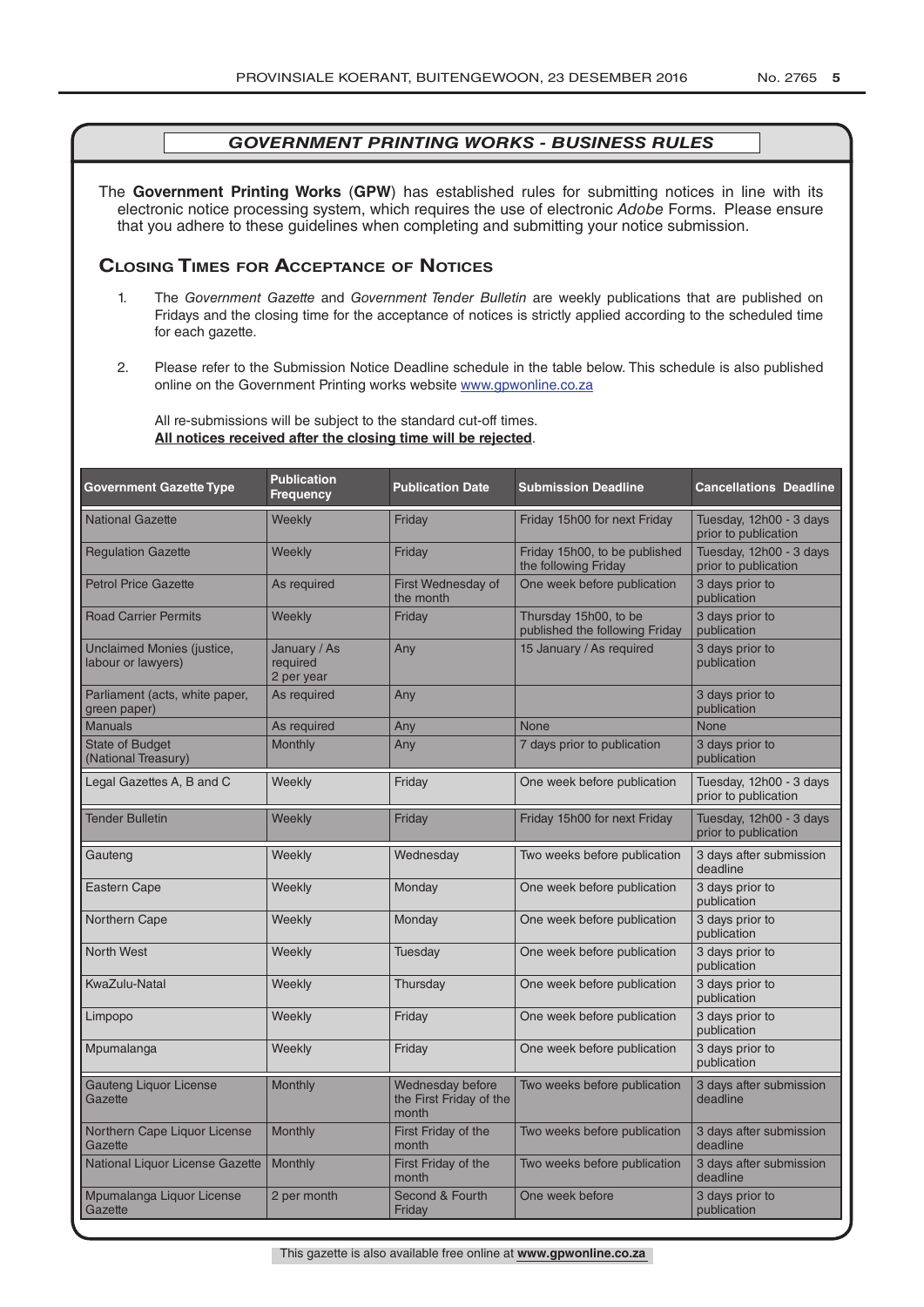#### **NOTICE SUBMISSION PROCESS**

- 3. Download the latest *Adobe* form, for the relevant notice to be placed, from the **Government Printing Works** website www.gpwonline.co.za.
- 4. The *Adobe* form needs to be completed electronically using *Adobe Acrobat* / *Acrobat Reader*. Only electronically completed *Adobe* forms will be accepted. No printed, handwritten and/or scanned *Adobe* forms will be accepted.
- 5. The completed electronic *Adobe* form has to be submitted via email to submit.egazette@gpw.gov.za. The form needs to be submitted in its original electronic *Adobe* format to enable the system to extract the completed information from the form for placement in the publication.
- 6. Each notice submission should be sent as a single email. The email should contain **all documentation relating to a particular notice submission**, each as a separate attachment:
	- 6.1. Electronically completed *Adobe* form, specific to the type of notice that is to be placed.
		- 6.1.1. For National *Government Gazette* or *Provincial Gazette* notices, the notices must be accompanied by an electronic Z95 or Z95Prov *Adobe* form
		- 6.1.2. The notice content (body copy) **MUST** be a separate attachment.
	- 6.2. Proof of Payment / Purchase Order: **Government Printing Works** account customer must include a copy of their Purchase Order*.* **Non**-**Government Printing Works** account customer needs to submit the proof of payment for the notice
	- 6.3. Where separate notice content is applicable (Z95, Z95 Prov and TForm 3, it should also be attached as a separate attachment. (See specifications below, point 11).
	- 6.4. Any additional notice information if applicable.
- 7. The electronic *Adobe* form will be taken as the primary source for the notice information to be published. Instructions that are on the email body or covering letter that contradicts the notice form content will not be considered. The information submitted on the electronic *Adobe* form will be published as-is.
- 8. To avoid duplicated publication of the same notice and double billing, Please submit your notice **ONLY ONCE.**
- 9. Notices brought to **GPW** by "walk-in" customers on electronic media can only be submitted in *Adobe* electronic form format. All "walk-in" customers with notices that are not on electronic *Adobe* forms will be routed to the Contact Centre where they will be assisted to complete the forms in the required format.
- 10. Should a customer submit a bulk submission of hard copy notices delivered by a messenger on behalf of any organisation e.g. newspaper publisher, the messenger will be referred back to the sender as the submission does not adhere to the submission rules.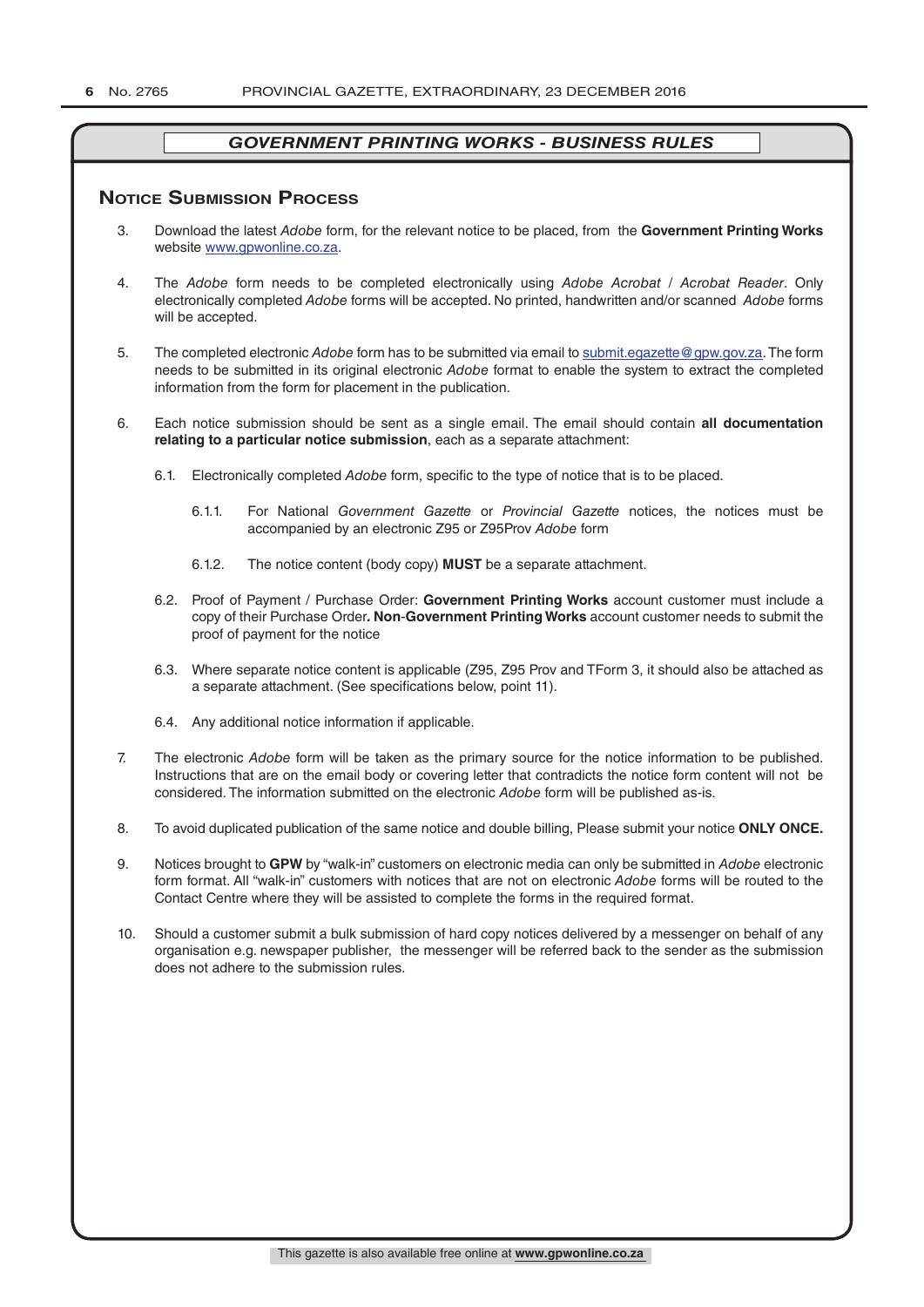#### **COPY (SEPARATE NOTICE CONTENT DOCUMENT)**

- 11. Where the copy is part of a separate attachment document for Z95, Z95Prov and TForm03
	- 11.1. Copy of notices must be supplied in a separate document and may not constitute part of any covering letter, purchase order, proof of payment or other attached documents.

The content document should contain only one notice. (You may include the different translations of the same notice in the same document).

11.2. The notice should be set on an A4 page, with margins and fonts set as follows:

Page size  $=$  A4 Portrait with page margins: Top  $=$  40mm, LH/RH  $=$  16mm, Bottom  $=$  40mm; Use font size: Arial or Helvetica 10pt with 11pt line spacing;

Page size = A4 Landscape with page margins:  $Top = 16$ mm, LH/RH = 40mm, Bottom = 16mm; Use font size: Arial or Helvetica 10pt with 11pt line spacing;

#### **CAnCellATions**

- 12. Cancellation of notice submissions are accepted by **GPW** according to the deadlines stated in the table above in point 2. Non-compliance to these deadlines will result in your request being failed. Please pay special attention to the different deadlines for each gazette. Please note that any notices cancelled after the cancellation deadline will be published and charged at full cost.
- 13. Requests for cancellation must be sent by the original sender of the notice and must accompanied by the relevant notice reference number (N-) in the email body.

#### **AmenDmenTs To noTiCes**

14. With effect from 01 October 2015, **GPW** will not longer accept amendments to notices. The cancellation process will need to be followed according to the deadline and a new notice submitted thereafter for the next available publication date.

#### **REJECTIONS**

- 15. All notices not meeting the submission rules will be rejected to the customer to be corrected and resubmitted. Assistance will be available through the Contact Centre should help be required when completing the forms. (012-748 6200 or email info.egazette@gpw.gov.za). Reasons for rejections include the following:
	- 15.1. Incorrectly completed forms and notices submitted in the wrong format, will be rejected.
	- 15.2. Any notice submissions not on the correct *Adobe* electronic form, will be rejected.
	- 15.3. Any notice submissions not accompanied by the proof of payment / purchase order will be rejected and the notice will not be processed.
	- 15.4. Any submissions or re-submissions that miss the submission cut-off times will be rejected to the customer. The Notice needs to be re-submitted with a new publication date.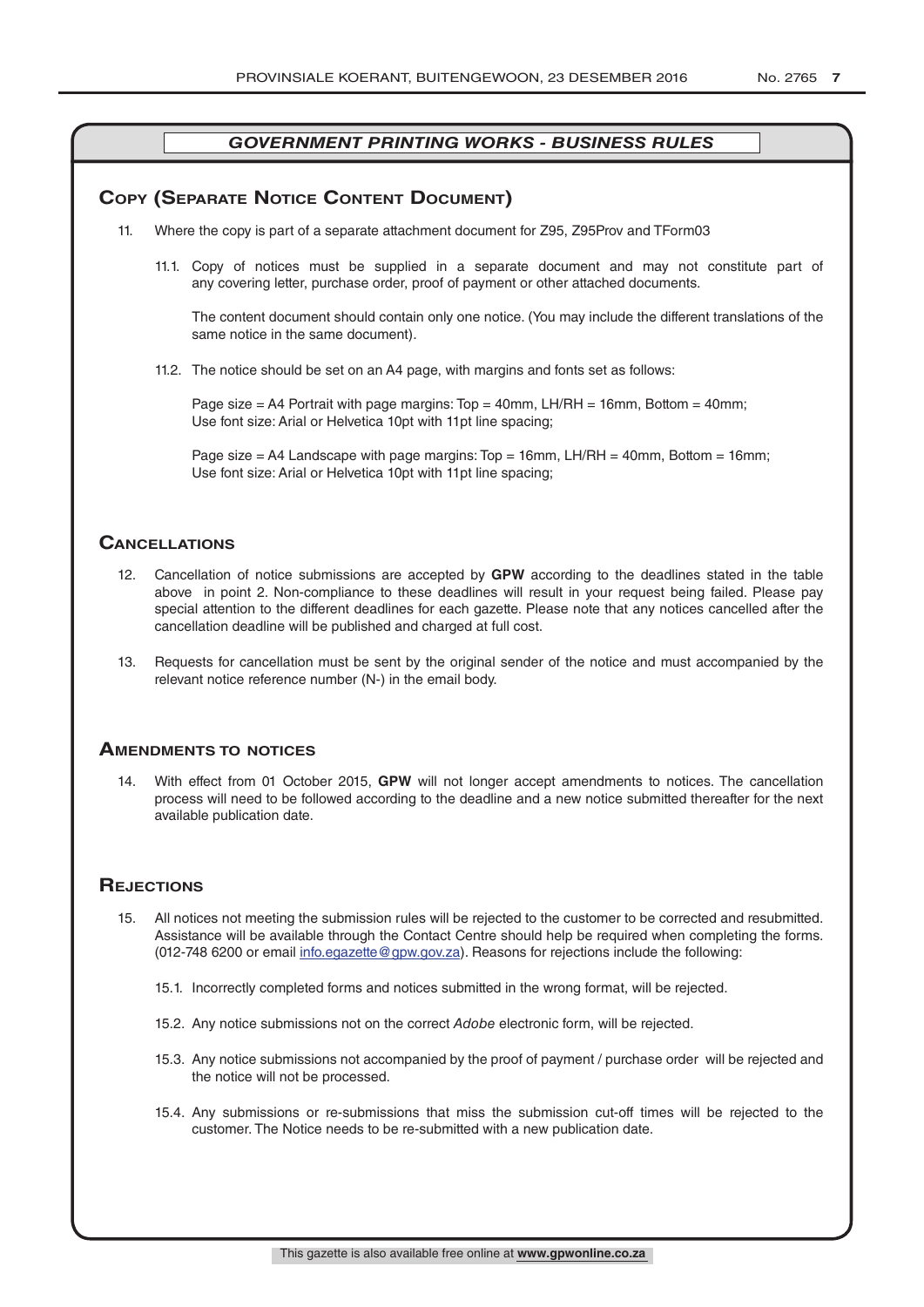#### **ApprovAl of noTiCes**

- 16. Any notices other than legal notices are subject to the approval of the Government Printer, who may refuse acceptance or further publication of any notice.
- 17. No amendments will be accepted in respect to separate notice content that was sent with a Z95 or Z95Prov notice submissions. The copy of notice in layout format (previously known as proof-out) is only provided where requested, for Advertiser to see the notice in final Gazette layout. Should they find that the information submitted was incorrect, they should request for a notice cancellation and resubmit the corrected notice, subject to standard submission deadlines. The cancellation is also subject to the stages in the publishing process, i.e. If cancellation is received when production (printing process) has commenced, then the notice cannot be cancelled.

#### **GOVERNMENT PRINTER INDEMNIFIED AGAINST LIABILITY**

- 18. The Government Printer will assume no liability in respect of-
	- 18.1. any delay in the publication of a notice or publication of such notice on any date other than that stipulated by the advertiser;
	- 18.2. erroneous classification of a notice, or the placement of such notice in any section or under any heading other than the section or heading stipulated by the advertiser;
	- 18.3. any editing, revision, omission, typographical errors or errors resulting from faint or indistinct copy.

#### **liAbiliTy of ADverTiser**

19. Advertisers will be held liable for any compensation and costs arising from any action which may be instituted against the Government Printer in consequence of the publication of any notice.

#### **CusTomer inquiries**

Many of our customers request immediate feedback/confirmation of notice placement in the gazette from our Contact Centre once they have submitted their notice – While **GPW** deems it one of their highest priorities and responsibilities to provide customers with this requested feedback and the best service at all times, we are only able to do so once we have started processing your notice submission.

**GPW** has a 2-working day turnaround time for processing notices received according to the business rules and deadline submissions.

Please keep this in mind when making inquiries about your notice submission at the Contact Centre.

- 20. Requests for information, quotations and inquiries must be sent to the Contact Centre ONLY.
- 21. Requests for Quotations (RFQs) should be received by the Contact Centre at least **2 working days** before the submission deadline for that specific publication.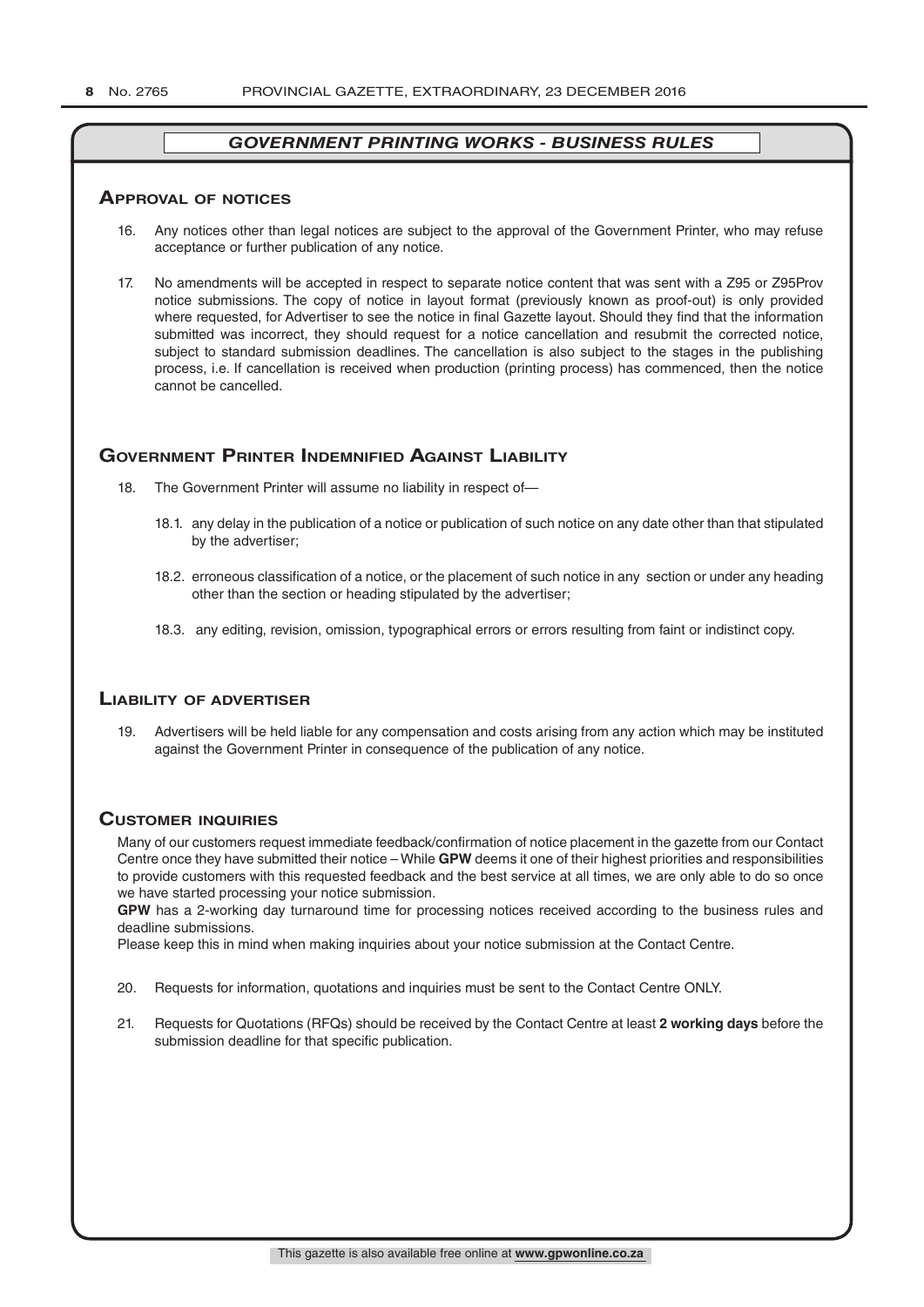#### **pAymenT of CosT**

- 22. The Request for Quotation for placement of the notice should be sent to the Gazette Contact Centre as indicated above, prior to submission of notice for advertising.
- 23. Payment should then be made, or Purchase Order prepared based on the received quotation, prior to the submission of the notice for advertising as these documents i.e. proof of payment or Purchase order will be required as part of the notice submission, as indicated earlier.
- 24. Where there is any doubt about the cost of publication of a notice, and in the case of copy, an enquiry, accompanied by the relevant copy, should be addressed to the Gazette Contact Centre, **Government Printing Works**, Private Bag X85, Pretoria, 0001 email: info.egazette@gpw.gov.za before publication.
- 25. Overpayment resulting from miscalculation on the part of the advertiser of the cost of publication of a notice will not be refunded, unless the advertiser furnishes adequate reasons why such miscalculation occurred. In the event of underpayments, the difference will be recovered from the advertiser, and future notice(s) will not be published until such time as the full cost of such publication has been duly paid in cash or electronic funds transfer into the **Government Printing Works** banking account.
- 26. In the event of a notice being cancelled, a refund will be made only if no cost regarding the placing of the notice has been incurred by the **Government Printing Works**.
- 27. The **Government Printing Works** reserves the right to levy an additional charge in cases where notices, the cost of which has been calculated in accordance with the List of Fixed Tariff Rates, are subsequently found to be excessively lengthy or to contain overmuch or complicated tabulation.

#### **proof of publiCATion**

- 28. Copies of any of the *Government Gazette* or *Provincial Gazette* can be downloaded from the **Government Printing Works** website www.gpwonline.co.za free of charge, should a proof of publication be required.
- 29. Printed copies may be ordered from the Publications department at the ruling price. The **Government Printing Works** will assume no liability for any failure to post or for any delay in despatching of such *Government Gazette*(s).

### *GOVERNMENT PRINTING WORKS CONTACT INFORMATION*

**Physical Address: Postal Address: GPW Banking Details: Government Printing Works** Private Bag X85 **Bank:** ABSA Bosman Street 149 Bosman Street Pretoria **Account No.:** 405 7114 016 Pretoria 0001 **Branch Code:** 632-005

**For Gazette and Notice submissions:** Gazette Submissions: **E-mail:** submit.egazette@gpw.gov.za **For queries and quotations, contact:** Gazette Contact Centre: **E-mail:** info.egazette@gpw.gov.za

**Contact person for subscribers:** Mrs M. Toka: **E-mail:** subscriptions@gpw.gov.za

**Tel:** 012-748 6200

**Tel:** 012-748-6066 / 6060 / 6058 **Fax:** 012-323-9574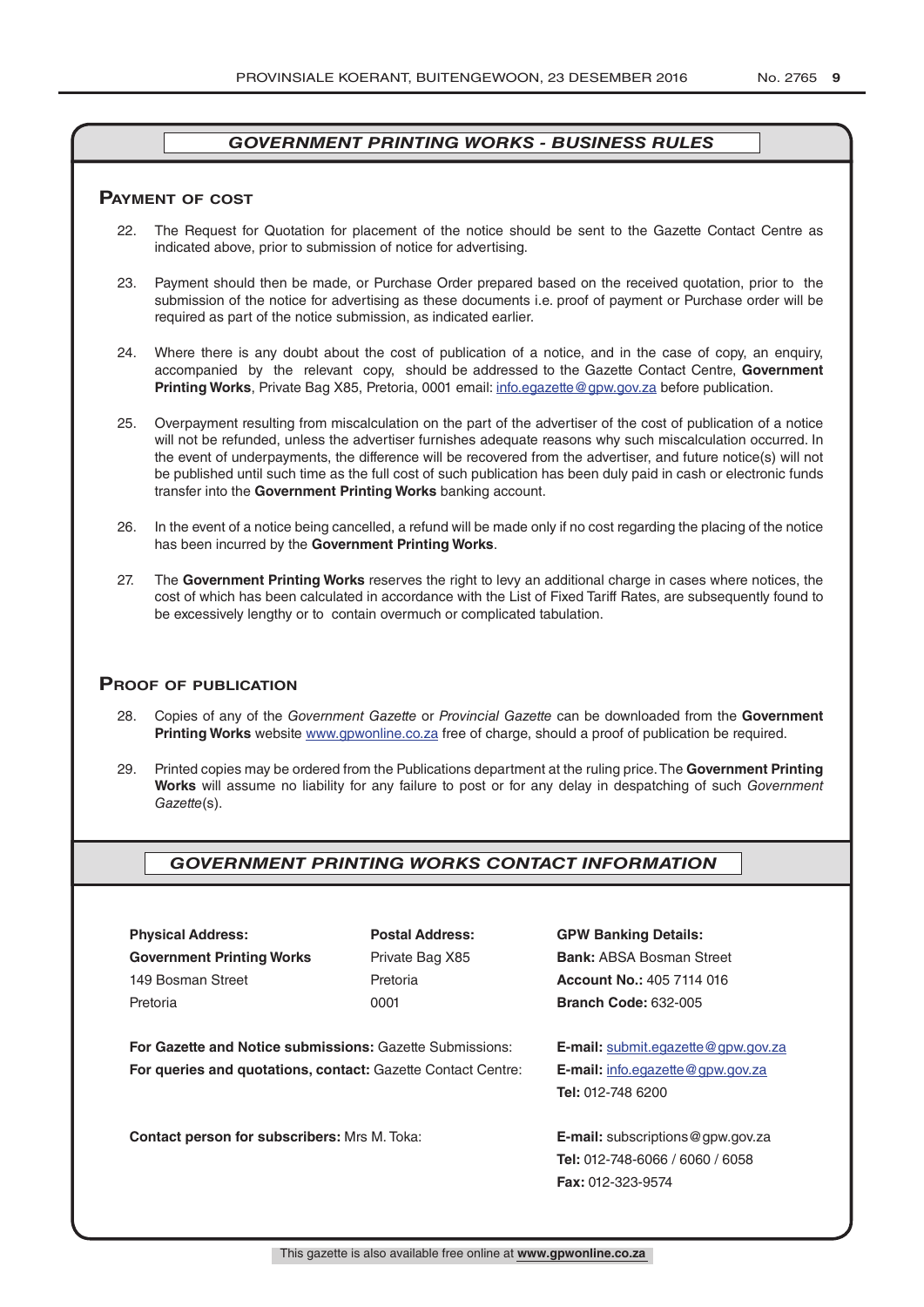#### **Form 2**

# General Notice

#### **NOTICE 181 OF 2016**

#### **MPUMALANGA LIQUOR LICENSING ACT, 2006 (Act No. 5 of 2006)**

#### **Notice of applications for liquor licences in terms of section 35**

Notice is hereby given that the applicants specified in the Schedule hereto have given notice of their intention to lodge applications for the grant of new liquor licences to the Secretary, Regional Liquor Licensing Offices in respect of premises situated in the local committee area indicated in the Schedule.

Comments should be made in writing and be addressed to the municipality concerned and a copy to the applicant, to reach the said addresses within thirty (30) days of this application.

Invitation for public comments in applying for a Liquor Licence in terms of section 35(2)(a) of the Mpumalanga Liquor Licensing Act, 2006.

#### **SCHEDULE**

The undermentioned figures used in brackets in the Schedule, have the following meanings:

- (1) = Full name of applicant, ID Number of Applicant.
- (2) = Intended trading name.
- (3) = Notice given on behalf of: self *or* other juristic person/s.
- $(4)$  = Type of licence applied for.
- $(5)$  = Full address and location of the premises
- $(6)$  = Municipality address where comments must be submitted
- $(7)$  = Applicant address where comments must be submitted

## **FHI ANZENI**

#### **MBOMBELA LOCAL MUNICIPALITY**

- (1) I, **Marinda Cilliers,** ID No. 6403170148084, an adult female, hereby invites written public comments concerning the application for a Liquor Licence to the Mpumalanga Liquor Authority.
- (2) To trade under the name Whispering Thorns.
- (3) I make this application for myself.
- (4) The retail sale of liquor for consumption on the premises where the liquor is sold.
- (5) *Physical address:* Portion 77 (portion of portion 4) of the farm White River 64 JU, being an address in the Republic of South Africa and within the boundries of Mpumalanga Province. *Postal address:* Po Box 416, White River, 1240.
- (6) Mbombela Local Municipality, 2nd Floor, Room 213, Civic Centre, 1 Nel Street, Mbombela, 1200, Mpumalanga For attention: Thabo Lushaba E-mail: thabol@mbombela.gov.za.
- (7) Markus Saayman Inc, 15 Venter Street, Mbombela For attention: Annelien De Kock E-mail: annelien@msaaymaninc. co.za.

#### **MBOMBELA LOCAL MUNICIPALITY**

- (1) I, **ANNEMARIE ALDERSON,** ID No. 6208030164084, an adult female, hereby invites written public comments concerning the application for a Liquor Licence to the Mpumalanga Liquor Authority.
- (2) To trade under the name KIA ORA RESTAURANT.
- (3) I make this application on behalf of the juristic person: NEETHLING AND NEETHLING (PTY) LTD. (Reg No. 1963/001370/07).
- (4) The retail sale of liquor for consumption on and off the premises where the liquor is sold.
- (5) *Physical address:* KIA ORA FARM 139 JU KARINO, being an address in the Republic of South Africa and within the boundries of Mpumalanga Province. *Postal address:* PO BOX 110 KARINO 1204.
- (6) PO BOX 45 NELSPRUIT 1200.
- (7) PO BOX 110 KARINO 1204.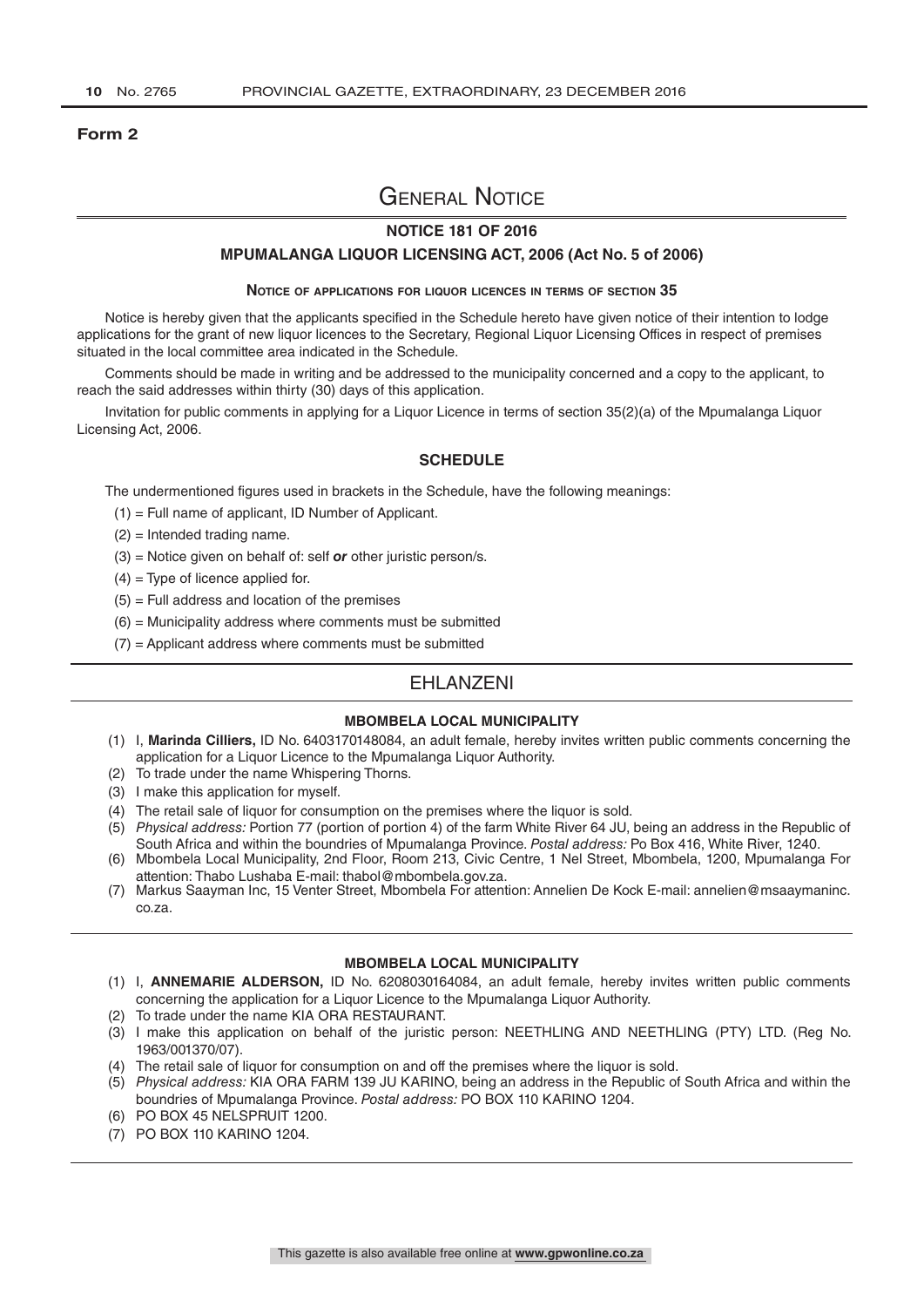#### **MBOMBELA LOCAL MUNICIPALITY**

- (1) I, **SIPHO GODFREY NGWENYA,** ID No. 7503215360088, an adult male, hereby invites written public comments concerning the application for a Liquor Licence to the Mpumalanga Liquor Authority.
- (2) To trade under the name THORN VILLE RESTAURANT.
- (3) I make this application for myself.
- (4) The retail sale of liquor for consumption on the premises where the liquor is sold.
- (5) *Physical address:* STAND NO. 10043 MALEKUTU TRUST 1245, being an address in the Republic of South Africa and within the boundries of Mpumalanga Province. *Postal address:* P.O. BOX 1834, KANYAMAZANE 1215.
- (6) P.O. BOX 45 MBOMBELA 1200.
- (7) P.O. BOX 1834 KANYAMAZANE 1215.

#### **BUSHBUCKRIDGE LOCAL MUNICIPALITY**

- (1) I, **MAGOLOBELA BUSI BEARLYNE,** ID No. 7401051026089, an adult female, hereby invites written public comments concerning the application for a Liquor Licence to the Mpumalanga Liquor Authority.
- (2) To trade under the name LA CASA LOUNGE.
- (3) I make this application on behalf of the juristic person: MPHO MASHILOANE ATTORNEYS.
- (4) The retail sale of liquor in terms of a special liquor license for consumption on and off the premises where the liquor is sold.
- (5) *Physical address:* STAND NO. 001, CALCUTTA TRUST FARM, 294 KU, being an address in the Republic of South Africa and within the boundries of Mpumalanga Province. *Postal address:* PO BOX 1575, BUSHBUCKRIDGE, 1280.
- (6) R533 GRASKOP ROAD, PRIVATE BAG X9308, BUSHBUCKRIDGE 1280.
- (7) PO BOX 1575, BUSHBUCKRIDGE, 1280.

## GERT SIBANDE

#### **MKHONDO LOCAL MUNICIPALITY**

- (1) I, **THEMBA NKOSI (NOW KHUMALO),** ID No. 730125990087, an adult male, hereby invites written public comments concerning the application for a Liquor Licence to the Mpumalanga Liquor Authority.
- (2) To trade under the name EKUPHOLENI TAVERN.
- (3) I make this application for myself.
- (4) The retail sale of liquor for consumption on the premises where the liquor is sold.
- (5) *Physical address:* STAND 070109 EMPUMELELO, MKHONDO MUNICIPALILY, PIET RETIEF, being an address in the Republic of South Africa and within the boundries of Mpumalanga Province. *Postal address:* STAND 070109 EMPUMELELO, MKHONDO MUNICIPALILY, PIET RETIEF.
- (6) P O BOX 23, PIET REFIET, 2380.
- (7) P O BOX 3248, PRETORIA, 0001.

#### **LEKWA LOCAL MUNICIPALITY**

- (1) I, **SIPHIWE SAMSON MAZIBUKO,** ID No. 6606055322083, an adult male, hereby invites written public comments concerning the application for a Liquor Licence to the Mpumalanga Liquor Authority.
- (2) To trade under the name TARGO LIQUOR STORE.
- (3) I make this application for myself.
- (4) The retail sale of liquor for consumption off the premises where the liquor is sold.
- (5) *Physical address:* 67 NELSON MANDELA STREET, STANDERTON 2430, being an address in the Republic of South Africa and within the boundries of Mpumalanga Province. *Postal address:* P.O. BOX 1870 STANDERTON 2430.
- (6) P.O .BOX 3296 STANDERTON 2430.
- (7) 69 SWARTKOP STREET, KOSMOS PARK 2430.

#### **MSUKALIGWA LOCAL MUNICIPALITY**

- (1) I, **STEVEN GEORGE SMITH,** ID No. 8912195154081, an adult male, hereby invites written public comments concerning the application for a Liquor Licence to the Mpumalanga Liquor Authority.
- (2) To trade under the name N2 SPAZA SHOP.
- (3) I make this application for myself.
- (4) The retail sale of liquor for consumption off the premises where the liquor is sold.
- (5) *Physical address:* PORTION 12, FARM WITBANK 262 IT, ERMELO 2351, being an address in the Republic of South Africa and within the boundries of Mpumalanga Province. *Postal address:* PO BOX 1767, ERMELO 2350.
- (6) MSUKALIGWA MUNICIPALITY, P. O. Box 48, Ermelo, 2350.
- (7) B4 PARATUS FLATS, DE CLERCQ STREET, ERMELO, 2351.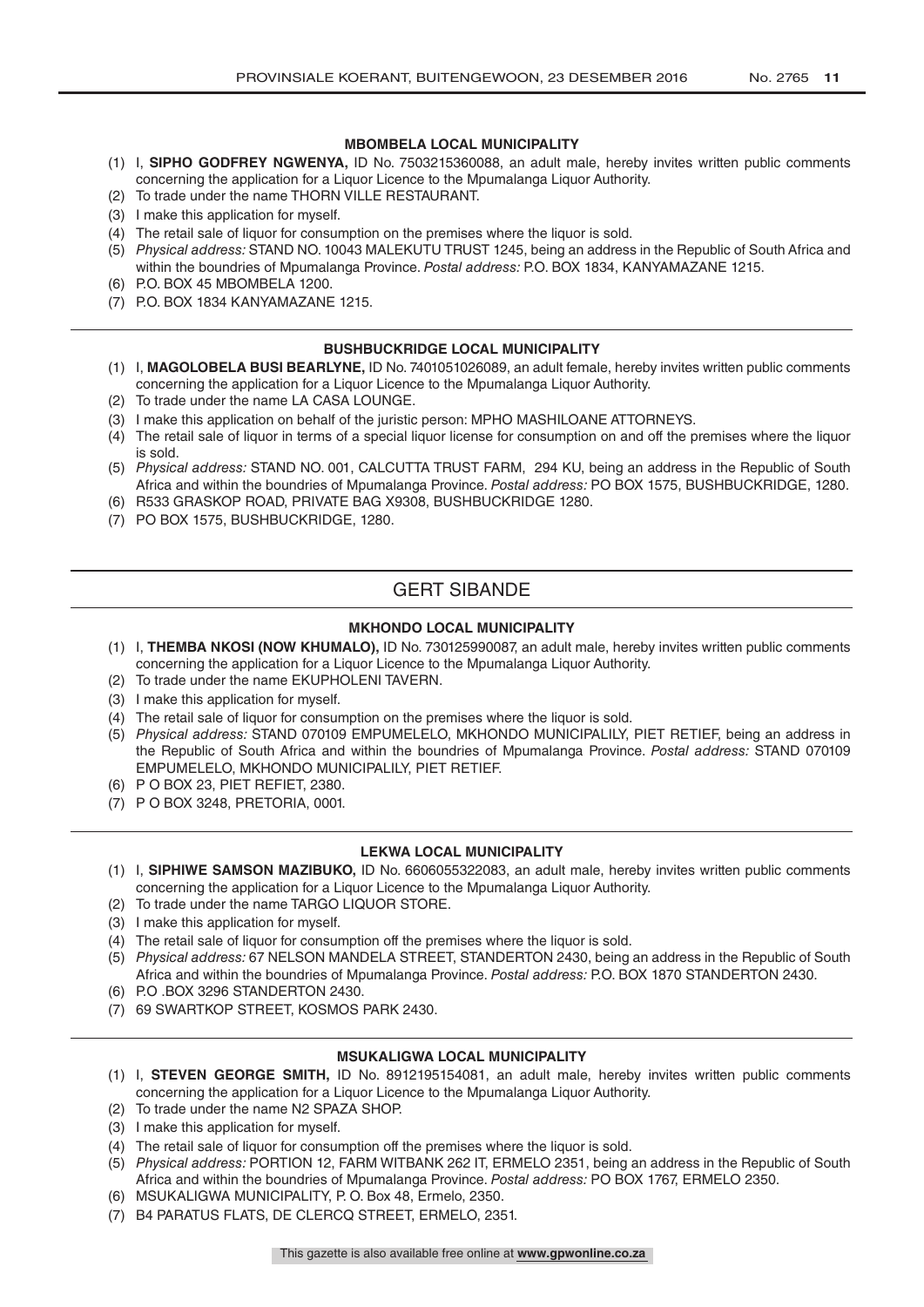#### **GOVAN MBEKI LOCAL MUNICIPALITY**

- (1) I, **Robert Siwela,** ID No. 7201315493087, an adult male, hereby invites written public comments concerning the application for a Liquor Licence to the Mpumalanga Liquor Authority.
- (2) To trade under the name Robert's Hot Place.
- (3) I make this application for myself.
- (4) The retail sale of liquor in terms of a special liquor license for consumption on and off the premises where the liquor is sold.
- (5) *Physical address:* Stand no. 4412 extension 25 Kindross, being an address in the Republic of South Africa and within the boundries of Mpumalanga Province. *Postal address:* P. O Box 1267 Kindross 2270.
- (6) P/ Bag X1017 Secunda 2302.
- (7) P.O Box 1267 Kindross 2270.

#### NKANGALA

#### **EMALAHLENI LOCAL MUNICIPALITY**

- (1) I, **TENANE CHARLES MAKOLA,** ID No. 6210185694089, an adult male, hereby invites written public comments concerning the application for a Liquor Licence to the Mpumalanga Liquor Authority.
- (2) To trade under the name BOPHELONG LOUNGE LIQUOR BAR.
- (3) I make this application for myself.
- (4) The retail sale of liquor for consumption on the premises where the liquor is sold.
- (5) *Physical address:* STAND NO. 21 SOPHIA STREET DEL JUDOR PROPER WITBANK 1035, being an address in the Republic of South Africa and within the boundries of Mpumalanga Province. *Postal address:* SAND NO. 5 SOAR STREET EXTENSION 10 WITBANK.
- (6) MANDELA STREET WITBANK 1035.
- (7) STAND NO. 5 SOAR STREET, EXTENSION 10 WITBANK 1035.

#### **THEMBISILE HANI LOCAL MUNICIPALITY**

- (1) I, **Bongani Johannes Kobo,** ID No. 8507225314083, an adult male, hereby invites written public comments concerning the application for a Liquor Licence to the Mpumalanga Liquor Authority.
- (2) To trade under the name Bongkamoso Pub.
- (3) I make this application on behalf of the juristic person: Titus Monane.
- (4) The retail sale of liquor for consumption on the premises where the liquor is sold.
- (5) *Physical address:* Stand No.13 Small Industrial Site Kwaggafontein B, 0458, being an address in the Republic of South Africa and within the boundries of Mpumalanga Province. *Postal address:* 97 Johannesburg Road, Lyndhurst Johannesburg, 2000.
- (6) Private Bag X4041, Empumalanga, 1022.
- (7) Stand No.13 Small Industrial Site Kwaggafontein B, 0458.

#### **THEMBISILE HANI LOCAL MUNICIPALITY**

- (1) I, **LETTY MZENZI MASANGU,** ID No. 7008011024086, an adult female, hereby invites written public comments concerning the application for a Liquor Licence to the Mpumalanga Liquor Authority.
- (2) To trade under the name REFENTSE LIQUOR RESTURANT.
- (3) I make this application for myself.
- (4) The retail sale of liquor for consumption on the premises where the liquor is sold.
- (5) *Physical address:* MOLOTO NORTH RDP NO 11019, being an address in the Republic of South Africa and within the boundries of Mpumalanga Province. *Postal address:* MOLOTO NORTH RDP NO 11019, KWAMHLANGA 1022.
- (6) PRIVATE BAG x4041 EMPUMALANGA 0458.
- (7) MOLOTO NORTH RDP NO 11019.

#### **THEMBISILE HANI LOCAL MUNICIPALITY**

- (1) I, **MAXHWAI JAN MOTAU,** ID No. 5802205264082, an adult male, hereby invites written public comments concerning the application for a Liquor Licence to the Mpumalanga Liquor Authority.
- (2) To trade under the name EHLANGENI PUB.
- (3) I make this application for myself.
- (4) The retail sale of liquor for consumption on the premises where the liquor is sold.
- (5) *Physical address:* KWAMHLANGA SECTION B, NO 986, being an address in the Republic of South Africa and within the boundries of Mpumalanga Province. *Postal address:* KWAMHLANGA SECTION B, NO 986.

This gazette is also available free online at **www.gpwonline.co.za**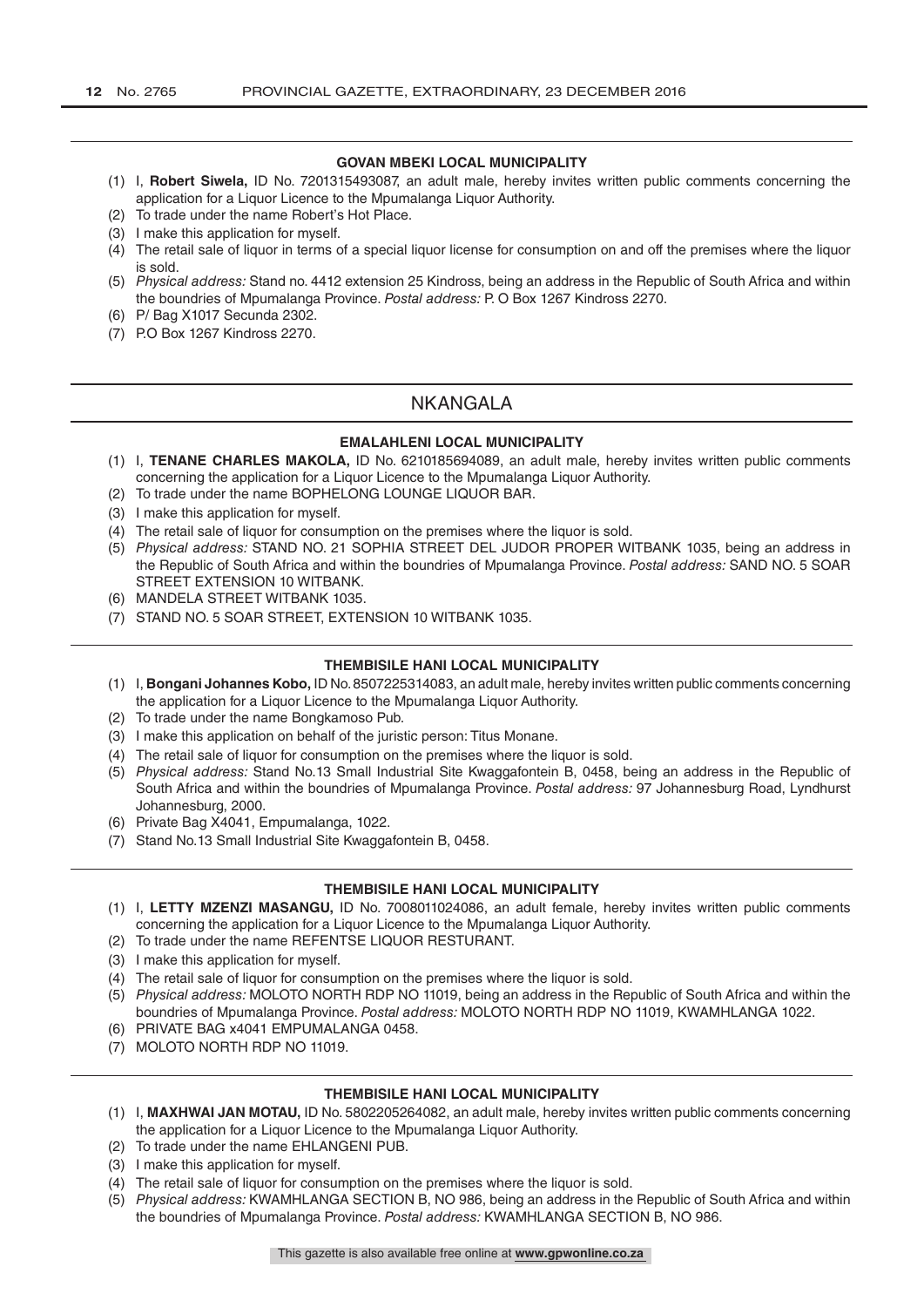- (6) PRIVATE BAG x4041 EMPUMALANGA 0458.
- (7) KWAMHLANGA SECTION B, NO 986.

#### **DR JS MOROKA LOCAL MUNICIPALITY**

- (1) I, **Mthimunye Jack Dosa,** ID No. 7004055466085, an adult male, hereby invites written public comments concerning the application for a Liquor Licence to the Mpumalanga Liquor Authority.
- (2) To trade under the name Ebenezer Liquor Store.
- (3) I make this application for myself.
- (4) The retail sale of liquor for consumption on and off the premises where the liquor is sold.
- (5) *Physical address:* Erf 65 Siyabuswa B, being an address in the Republic of South Africa and within the boundries of Mpumalanga Province. *Postal address:* P O Box 612 Siyabuswa 0472.
- (6) Private Bag X4012 Siyabuswa 0472.
- (7) P O Box 612 Siyabuswa 0472.

#### **DR JS MOROKA LOCAL MUNICIPALITY**

- (1) I, **Mthimunye Jack Dosa,** ID No. 7004055466085, an adult male, hereby invites written public comments concerning the application for a Liquor Licence to the Mpumalanga Liquor Authority.
- (2) To trade under the name Ebenezer Liquor Store.
- (3) I make this application for myself.
- (4) The retail sale of liquor for consumption on and off the premises where the liquor is sold.
- (5) *Physical address:* Erf 65, Siyabuswa B., being an address in the Republic of South Africa and within the boundries of Mpumalanga Province. *Postal address:* PO Box 612, Siyabuswa, 0472..
- (6) Private Bag X4012, Siyabuswa, 0472..
- (7) PO Box 612, Siyabuswa, 0472..

#### **EMALAHLENI LOCAL MUNICIPALITY**

- (1) I, **Anna Maria Barker,** ID No. 6110200310184, an adult female, hereby invites written public comments concerning the application for a Liquor Licence to the Mpumalanga Liquor Authority.
- (2) To trade under the name Rostveld Coffee.
- (3) I make this application on behalf of the juristic person: Rostveld Trading (Pty) Ltd. (Reg No. 2012/004173/07).
- (4) The retail sale of liquor for consumption on the premises where the liquor is sold.
- (5) *Physical address:* Shop 222, Highveld Mall, Cnr N4 Route and Mandela Street, Emalahleni., being an address in the Republic of South Africa and within the boundries of Mpumalanga Province. *Postal address:* P.O Box 1455,

Klerksdorp, 2570..

(6) 29 Mandela Street, Emalahleni,

Mpumalanga..

(7) Jaap Venter Incorporated

48 Plumer Street, Ext 3, Emalahleni..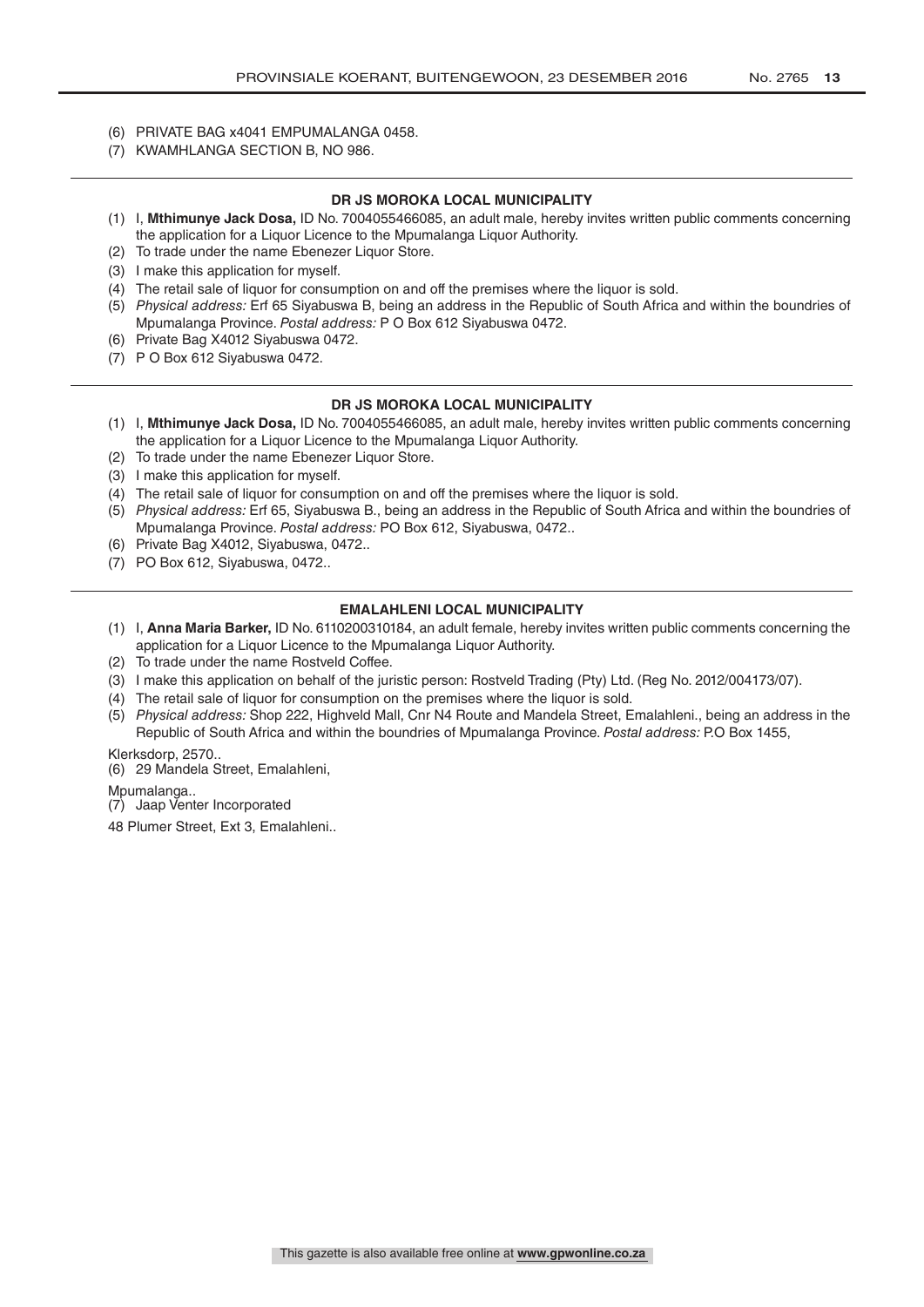#### **Form 10**

# General Notice

#### **NOTICE 182 OF 2016**

#### **MPUMALANGA LIQUOR LICENSING ACT, 2006 (Act No. 5 of 2006)**

#### **Notice of applications for transfer of liquor licences in terms of section 43**

Notice is hereby given that the applicants specified in the Schedule hereto have given notice of their intention to lodge applications for the transfer of existing liquor licences to the Secretary, Regional Liquor Licensing Offices in respect of premises situated in the local committee area indicated in the Schedule.

Comments should be made in writing and be addressed to the municipality concerned and a copy to the applicant, to reach the said addresses within thirty (30) days of this publication.

Invitation for public comments in respect of a Liquor Licence in terms of section 43 of the Mpumalanga Liquor Licensing Act, 2006.

#### **SCHEDULE**

The undermentioned figures used in brackets in the Schedule, have the following meanings:

- (1) = Full name of applicant, ID Number of Applicant.
- (2) = Existing liquor licence number to be transfered.
- $(3)$  = Intended trading name.
- (4) = Notice given on behalf of: self *or* other juristic person/s.
- $(5)$  = Type of licence applied for.
- $(6)$  = Full address and location of the premises
- $(7)$  = Municipality address where comments must be submitted
- (8) = Applicant address where comments must be submitted

#### EHLANZENI

#### **THABA CHWEU LOCAL MUNICIPALITY**

- (1) I, **RAYMOND ANTHONY EMMERICK,** ID No. 640522 5014 088, an adult male, hereby invites written public comments concerning the application for transfer of an existing Liquor Licence to the Mpumalanga Liquor Authority.
- (2) Liquor Licence Number MPU/022262.
- (3) Trading under the name TOPS AT SABIE.
- (4) I make this application on behalf of the juristic person: SPAR SABIE (PTY) LTD.. (Reg No. 2016/439358/07).
- (5) The retail sale of liquor for consumption off the premises where the liquor is sold.
- (6) *Physical address:* SHOP NO. 2 SPAR SHOPPING CENTRE situated on ERF 156 SABIE, also known as MARKET SQUARE STREET S2, SABIE, being an address in the Republic of South Africa and within the boundries of Mpumalanga Province. *Postal address:* P O BOX 557

GRASKOP, 1270.

- (7) Municipal Offices, Central Street, Lydenburg, 1120
- P O Box 61, Lydenburg, 1120.
- (8) C/O KRUGER and PARTNERS INC., PROFORUM BUILDING, 5 VAN RENSBURG STREET, NELSPRUIT, 1200.

#### **THABA CHWEU LOCAL MUNICIPALITY**

- (1) I, **RAYMOND ANTHONY EMMERICK,** ID No. 640522 5014 088, an adult male, hereby invites written public comments concerning the application for transfer of an existing Liquor Licence to the Mpumalanga Liquor Authority.
- (2) Liquor Licence Number MPU/025795.
- (3) Trading under the name SPAR SABIE.
- (4) I make this application on behalf of the juristic person: SPAR SABIE (PTY) LTD.. (Reg No. 2016/439358/07).
- (5) The retail sale of liquor for consumption off the premises where the liquor is sold.
- (6) *Physical address:* SPAR SHOPPING CENTRE situated on ERF 156 SABIE, also known as MARKET SQUARE STREET S2, SABIE, being an address in the Republic of South Africa and within the boundries of Mpumalanga Province. *Postal address:* P O BOX 557

GRASKOP, 1270.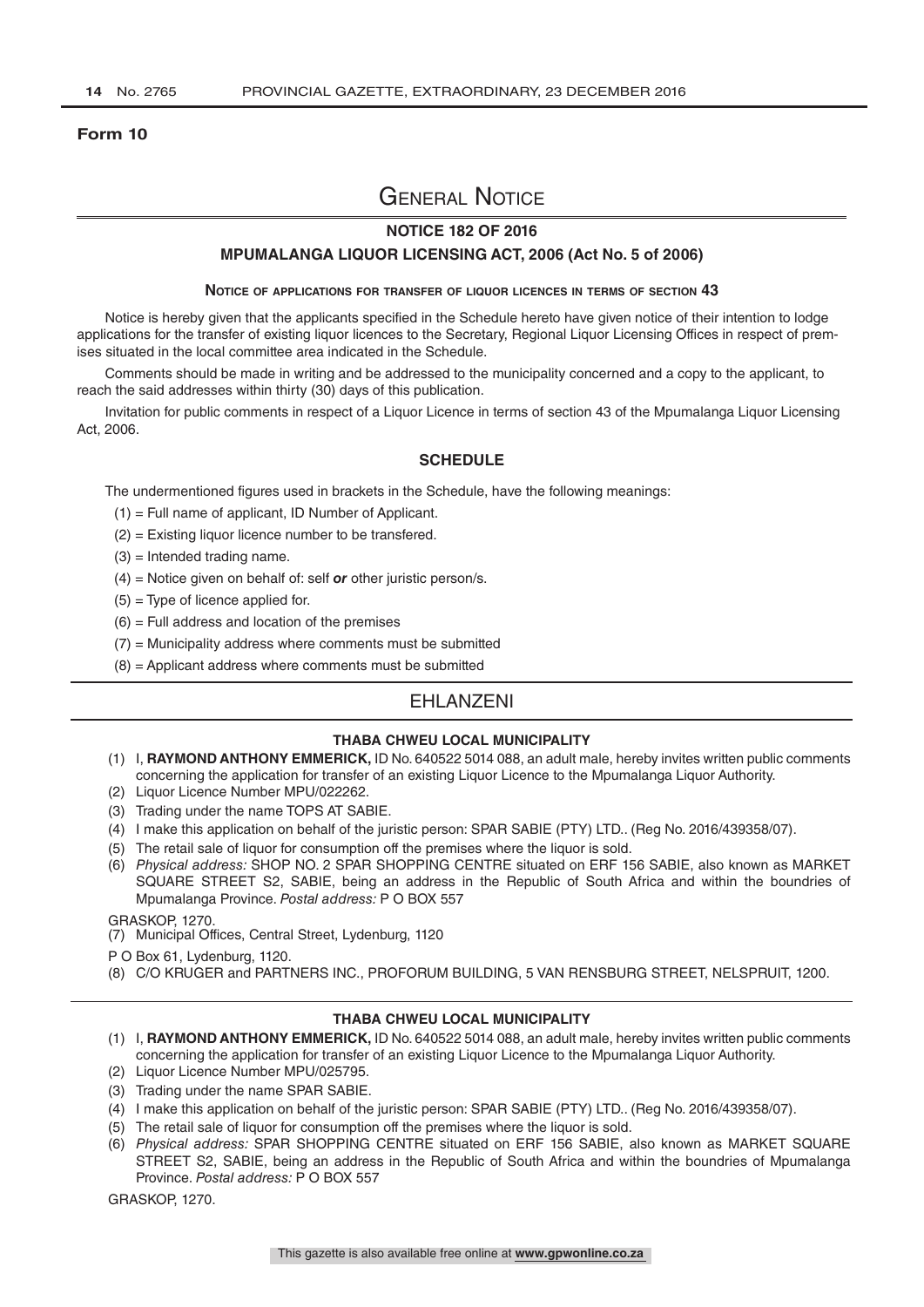- (7) Municipal Offices, Central Street, Lydenburg, 1120
- PO Box 61, Lydenburg, 1120.
- (8) C/O KRUGER and PARTNERS INC., PROFORUM BUILDING, 5 VAN RENSBURG STREET, NELSPRUIT, 1200.

### NKANGALA

#### **THEMBISILE HANI LOCAL MUNICIPALITY**

- (1) I, **Mmakola David Kgagodi,** ID No. 6602055289083, an adult male, hereby invites written public comments concerning the application for transfer of an existing Liquor Licence to the Mpumalanga Liquor Authority.
- (2) Liquor Licence Number MPU/026475.
- (3) Trading under the name Papas Palace.
- (4) I make this application for myself.
- (5) The retail sale of liquor for consumption on the premises where the liquor is sold.
- (6) *Physical address:* Stand No.637 Suncity AA KwaMhlanga, being an address in the Republic of South Africa and within the boundries of Mpumalanga Province. *Postal address:* P O Box 3030 KwaMhlanga 1022.
- (7) Stand No.27 Front opposie Police Station a long R573 (moloto road) EMPUMALANGA 0458 M.
- (8) P O Box 3030 KwaMhlanga 1022.